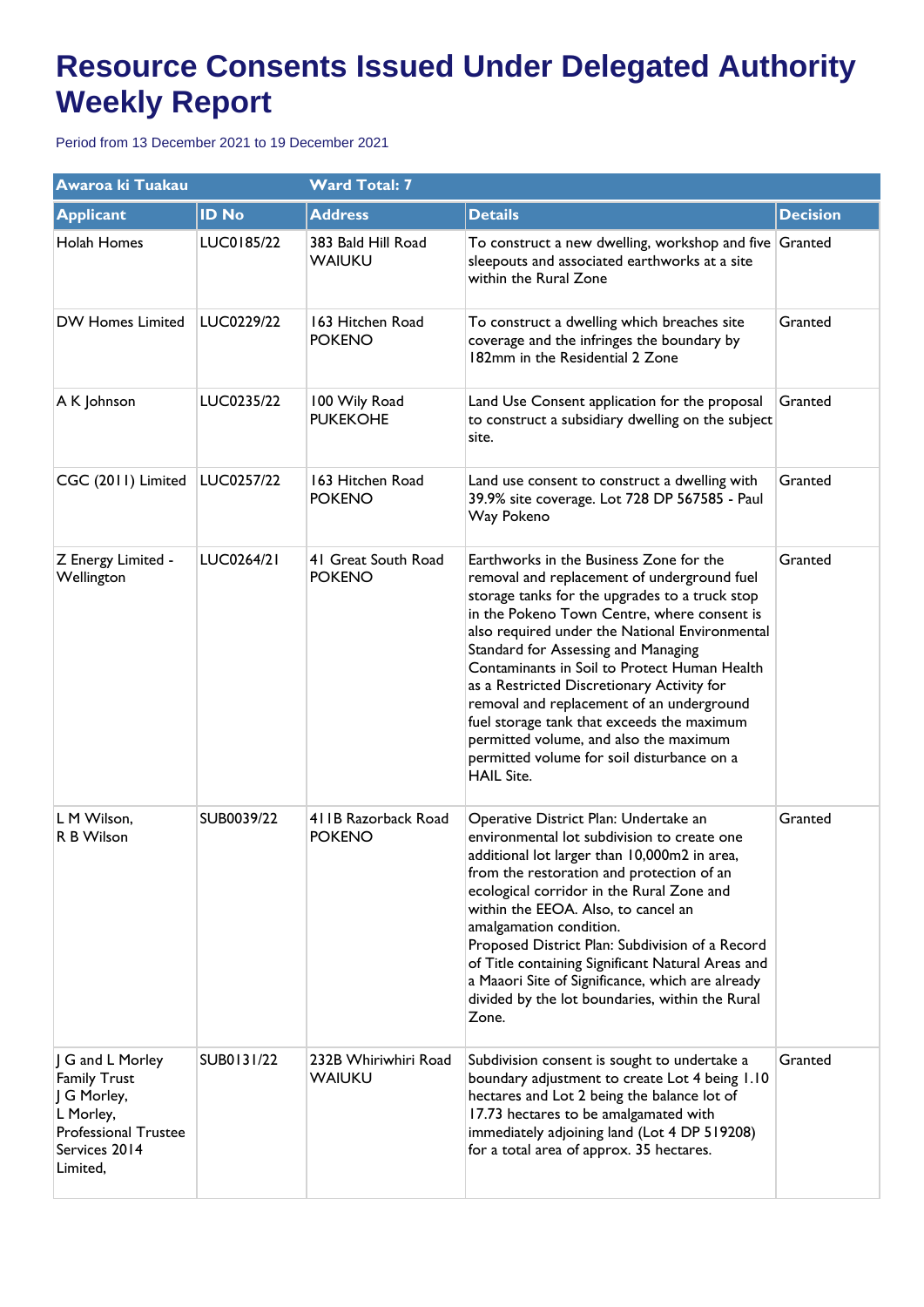| <b>Eureka</b>                                                       |              | <b>Ward Total: 2</b>                           |                                                                                                                                                                                                                                                                                                                                                                                                                                                               |                 |  |  |
|---------------------------------------------------------------------|--------------|------------------------------------------------|---------------------------------------------------------------------------------------------------------------------------------------------------------------------------------------------------------------------------------------------------------------------------------------------------------------------------------------------------------------------------------------------------------------------------------------------------------------|-----------------|--|--|
| <b>Applicant</b>                                                    | <b>ID No</b> | <b>Address</b>                                 | <b>Details</b>                                                                                                                                                                                                                                                                                                                                                                                                                                                | <b>Decision</b> |  |  |
| P M Brown,<br>W A Brown                                             | LUC0178/22   | 377 Scotsman Valley<br>Road<br><b>TAUWHARE</b> | To carry out Earthworks in the Hauraki Gulf<br>Catchment Area and relocate a dwelling onto<br>the property in the Country Living Zone.                                                                                                                                                                                                                                                                                                                        | Granted         |  |  |
| D P Toms                                                            | LUC0246/22   | 200 Holland Road<br><b>NEWSTEAD</b>            | Construct a 300m2 accessory shed in the Rural<br>Zone, which breaches the total permitted<br>building coverage and encroaches on the<br>permitted boundary setback on the southern<br>boundary. An associated 25,000l water tank will<br>also be within the southern boundary setback.<br>A retrospective consent is also sought in<br>relation to an unconsented accessory shed on<br>the property, which breaches the total<br>permitted building coverage. | Granted         |  |  |
| Hukanui - Waerenga                                                  |              | <b>Ward Total: 3</b>                           |                                                                                                                                                                                                                                                                                                                                                                                                                                                               |                 |  |  |
| <b>Applicant</b>                                                    | <b>ID No</b> | <b>Address</b>                                 | <b>Details</b>                                                                                                                                                                                                                                                                                                                                                                                                                                                | <b>Decision</b> |  |  |
| Urban Homes NZ<br>Limited                                           | LUC0207/22   | 62A Graham Road<br><b>ROTOTUNA</b>             | Construct a dwelling with attached DPD in the<br>Rural Zone.                                                                                                                                                                                                                                                                                                                                                                                                  | Granted         |  |  |
| Orient Europharma<br>(NZ) Co Limited                                | LUC0239/22   | 847A Lake Road<br><b>GORDONTON</b>             | Farming - Dairy Goat Operation involving 2<br>Loafing Barns (3,864m <sup>2</sup> each), Kidding barn<br>(1,500m <sup>2</sup> ), and earthworks with a volume of<br>50,000m <sup>3</sup> (cut and fill) over an area of 3 Ha                                                                                                                                                                                                                                   | Granted         |  |  |
| <b>Flying Tegal Trust</b><br>W C Gibberd,<br>C A Hall,<br>D I Hall, | SUB0082/22   | 659 Taniwha Road<br><b>WAERENGA</b>            | Subdivision to create 3 additional allotments<br>and a simultaneous boundary relocation<br>between 4 existing records of title in the Rural<br>Zone.                                                                                                                                                                                                                                                                                                          | Granted         |  |  |
| <b>Huntly</b>                                                       |              | <b>Ward Total: 9</b>                           |                                                                                                                                                                                                                                                                                                                                                                                                                                                               |                 |  |  |
| <b>Applicant</b>                                                    | <b>ID No</b> | <b>Address</b>                                 | <b>Details</b>                                                                                                                                                                                                                                                                                                                                                                                                                                                | <b>Decision</b> |  |  |
| New Zealand<br><b>Maritime Parks</b><br>Limited                     | LUC0137/22   | 909 Rotongaro Road<br><b>ROTONGARO</b>         | Retrospective consent to relocate a used<br>dwelling which will not be on foundations<br>within seven days of being relocated in the<br>Rural Zone, and where the proposed accessway<br>is parallel to Rotongaro Road and where the<br>dwelling will be located less than 300m from an<br>intensive farming activity.                                                                                                                                         | Granted         |  |  |
| A J Burkhart,<br><b>K Matthews</b>                                  | LUC0245/22   | 66 Hangapipi Road<br><b>ROTOWARO</b>           | Proposal to construct a new dwelling on a site<br>in the Rural Zone that encroaches on the<br>permitted road boundary setback and that is<br>less than 40 hectares in size which already has<br>an existing dwelling on site. The site will<br>temporarily contain two dwellings, until the<br>existing dwelling has its kitchen removed and is<br>converted to a sleepout.                                                                                   | Granted         |  |  |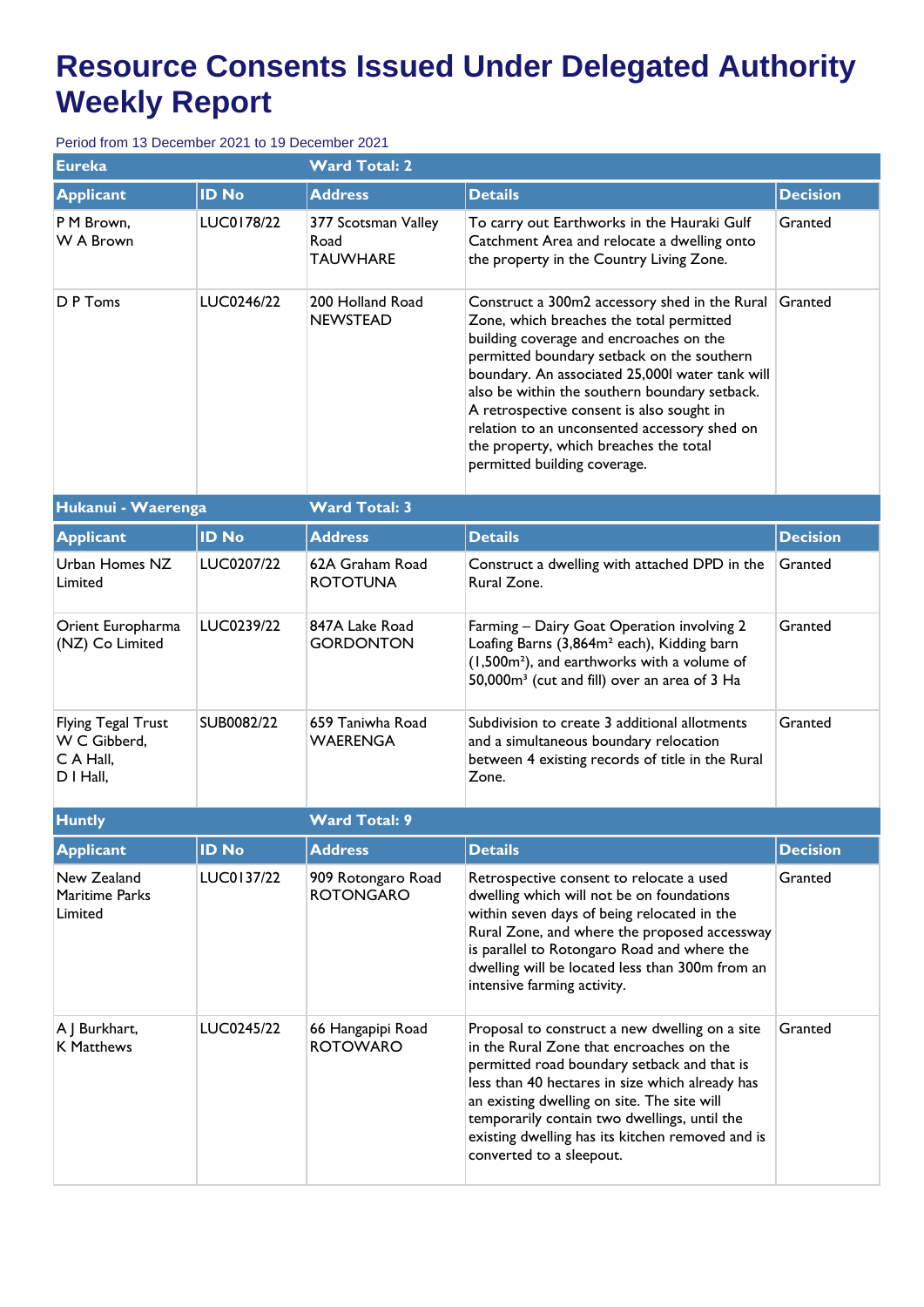| P J L Christensen,<br>R M Christensen | SUB0120/21<br>LUC0358/21 | 3 Willow Lake Road<br><b>HUNTLY</b>   | Subdivision<br>To undertake a three-lot subdivision in a flood<br>risk area with non-compliances relating to<br>allotment boundaries and access in the Living<br>Zone.<br>Land use<br>To undertaking earthworks (partially<br>retrospective) in a flood risk area and allow a<br>temporary second and third dwelling (prior to<br>title) in the Living Zone.                                             | Granted         |
|---------------------------------------|--------------------------|---------------------------------------|----------------------------------------------------------------------------------------------------------------------------------------------------------------------------------------------------------------------------------------------------------------------------------------------------------------------------------------------------------------------------------------------------------|-----------------|
| P J L Christensen,<br>R M Christensen | SUB0121/21<br>LUC0359/21 | 7 Willow Lake Road<br><b>HUNTLY</b>   | Subdivision<br>To undertake a two-lot subdivision in a flood<br>risk area with non-compliances relating to<br>allotment boundaries and access in the Living<br>Zone.<br>Land use<br>To undertaking earthworks (partially<br>retrospective) in a flood risk area and allow a<br>temporary second dwelling (prior to title) with<br>non-compliances relating to on-site<br>manoeuvring in the Living Zone. | Granted         |
| P J L Christensen,<br>R M Christensen | SUB0122/21<br>LUC0360/21 | 11 Willow Lake Road<br><b>HUNTLY</b>  | Subdivision<br>To undertake a two-lot subdivision in a flood<br>risk area with non-compliances relating to<br>allotment boundaries and access in the Living<br>Zone.<br>Land use<br>To undertaking earthworks (partially<br>retrospective) in a flood risk area and allow a<br>temporary second dwelling (prior to title) with<br>non-compliances relating to on-site<br>maneuvering in the Living Zone. | Granted         |
| <b>B C Everett,</b><br>A Everett      | SUB0073/22               | 201 Hakanoa Street<br><b>HUNTLY</b>   | To create one additional lot in the Living Zone                                                                                                                                                                                                                                                                                                                                                          | Granted         |
| <b>Newcastle</b>                      |                          | <b>Ward Total: 2</b>                  |                                                                                                                                                                                                                                                                                                                                                                                                          |                 |
| <b>Applicant</b>                      | <b>ID No</b>             | <b>Address</b>                        | <b>Details</b>                                                                                                                                                                                                                                                                                                                                                                                           | <b>Decision</b> |
| W A Tuuta                             | LUC0231/22               | 202 Limmer Road<br><b>TE KOWHAI</b>   | To construct a Dependent Persons Dwelling<br>(DPD) on a site that fails the entranceway<br>separation distance and increased use of an<br>existing entranceway accessing a State Highway.                                                                                                                                                                                                                | Granted         |
| P C Dyer,<br>T C Dyer                 | SUB0141/22               | 72 Highbrook Way<br><b>WHATAWHATA</b> | To create one additional within the Country<br>Living Zone, with non-compliances relating to<br>allotment size and boundaries, road access and<br>building platform.                                                                                                                                                                                                                                     | Granted         |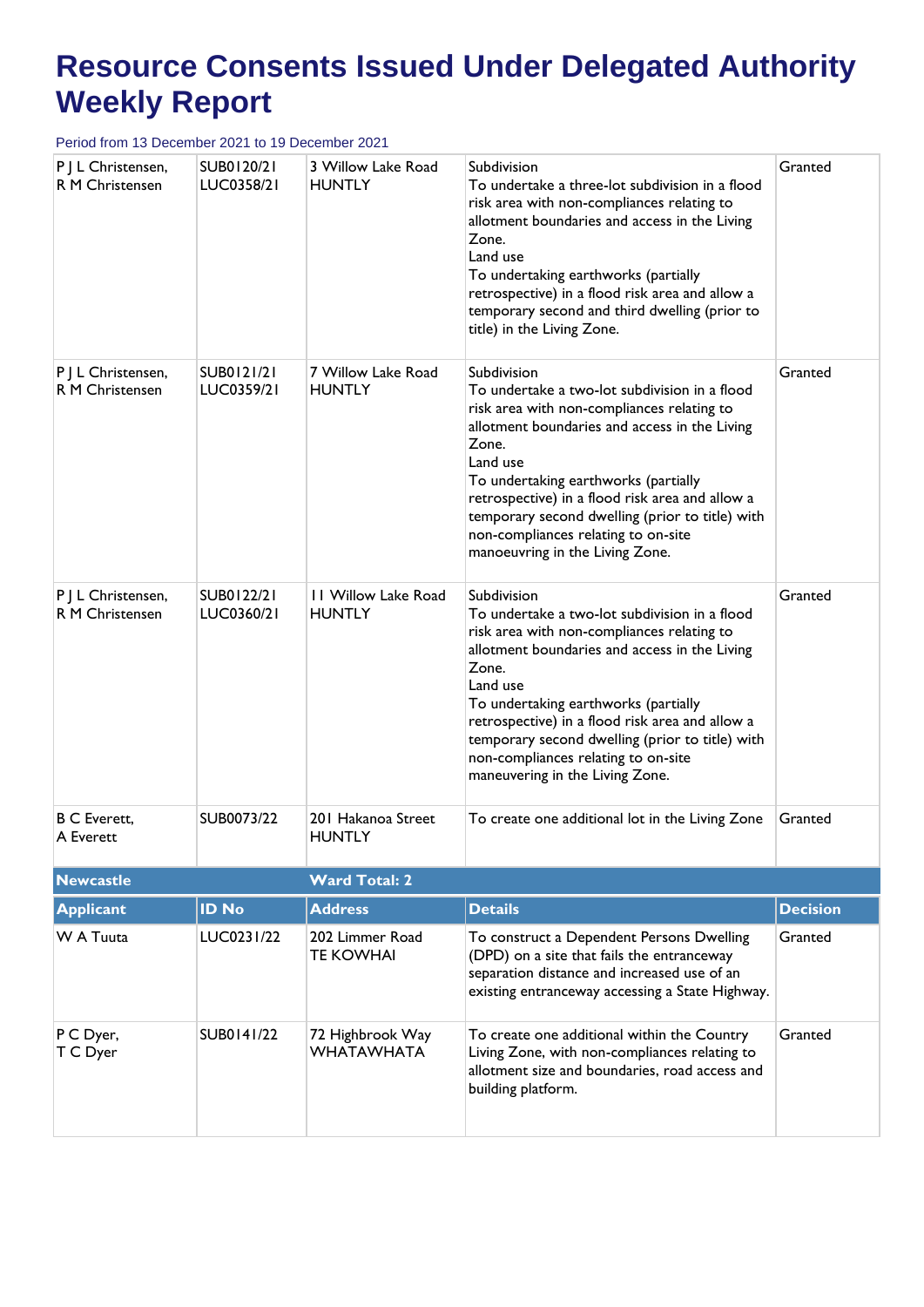| <b>Ngaruawahia</b>                                  |              | <b>Ward Total: 2</b>                               |                                                                                                                                                                                                                                                                                                                                                                                                                        |                 |  |
|-----------------------------------------------------|--------------|----------------------------------------------------|------------------------------------------------------------------------------------------------------------------------------------------------------------------------------------------------------------------------------------------------------------------------------------------------------------------------------------------------------------------------------------------------------------------------|-----------------|--|
| <b>Applicant</b>                                    | <b>ID No</b> | <b>Address</b>                                     | <b>Details</b>                                                                                                                                                                                                                                                                                                                                                                                                         | <b>Decision</b> |  |
| R S Disher                                          | LUC0159/22   | Park Road<br><b>HOROTIU</b>                        | Retrospective resource consent for relocation<br>of a second hand dwelling that encroaches on<br>the permitted building setback and the dwelling<br>is on a site less than 2500m2 that is no<br>connected to reticulated wastewater in the<br>Rural Zone.                                                                                                                                                              | Granted         |  |
| K Dean,<br>R M Dean                                 | SUB0078/22   | 13 Waingaro Road<br><b>NGARUAWAHIA</b>             | To undertake a subdivision creating one<br>additional lot within the Living Zone, resulting<br>in non-compliances with the required vehicle<br>entrance separation distance and create<br>easements for services across the neighbouring<br>land.                                                                                                                                                                      | Granted         |  |
| <b>Onewhero-Te Akau</b>                             |              | <b>Ward Total: 4</b>                               |                                                                                                                                                                                                                                                                                                                                                                                                                        |                 |  |
| <b>Applicant</b>                                    | <b>ID No</b> | <b>Address</b>                                     | <b>Details</b>                                                                                                                                                                                                                                                                                                                                                                                                         | <b>Decision</b> |  |
| Bailey Ingham<br>Trustees Limited,<br>R F Beveridge | LUC0217/22   | 1383 Churchill Road<br><b>TUAKAU</b>               | Land Use Consent application for the proposal<br>to convert existing home to worker's<br>accommodation and construct a new owner<br>occupied home.                                                                                                                                                                                                                                                                     | Granted         |  |
| Red Stag Forests<br>Limited                         | SUB0077/22   | 1047 Wairamarama<br>Onewhero Road<br><b>TUAKAU</b> | To undertake a subdivision, to create one lot<br>via a boundary relocation, create two lots by<br>way of protecting indigenous vegetation on-site,<br>create one lot via a boundary adjustment which<br>is to be amalgamated with an adjoining lot, and<br>to create a balance lot and for the division of<br>Significant Natural Areas on-site (SNA) under<br>the Proposed District Plan.                             | Granted         |  |
| Nelson Bovill Limited SUB0089/22                    |              | Kohanga Road<br><b>TUAKAU</b>                      | To undertake subdivision by way of boundary<br>adjustment in the Rural Zone, which exceeds<br>the 20% adjustment area provided for                                                                                                                                                                                                                                                                                     | Granted         |  |
| J G Mitchell                                        | SUB0125/22   | 152 Miller Road<br><b>TUAKAU</b>                   | Operative District Plan: Boundary adjustment in<br>the Rural Zone between two adjoining<br>consented rural lots with underlying lots being<br>created after 21 October 2013.<br>Proposed District Plan:A subdivision of land on<br>a site in the Rural Zone that contains a<br>Significant Natural Area.<br>Consent Notice: To discharge Consent Notice<br>B475449.3 in part insofar as it relates to Lot I<br>hereon. | Granted         |  |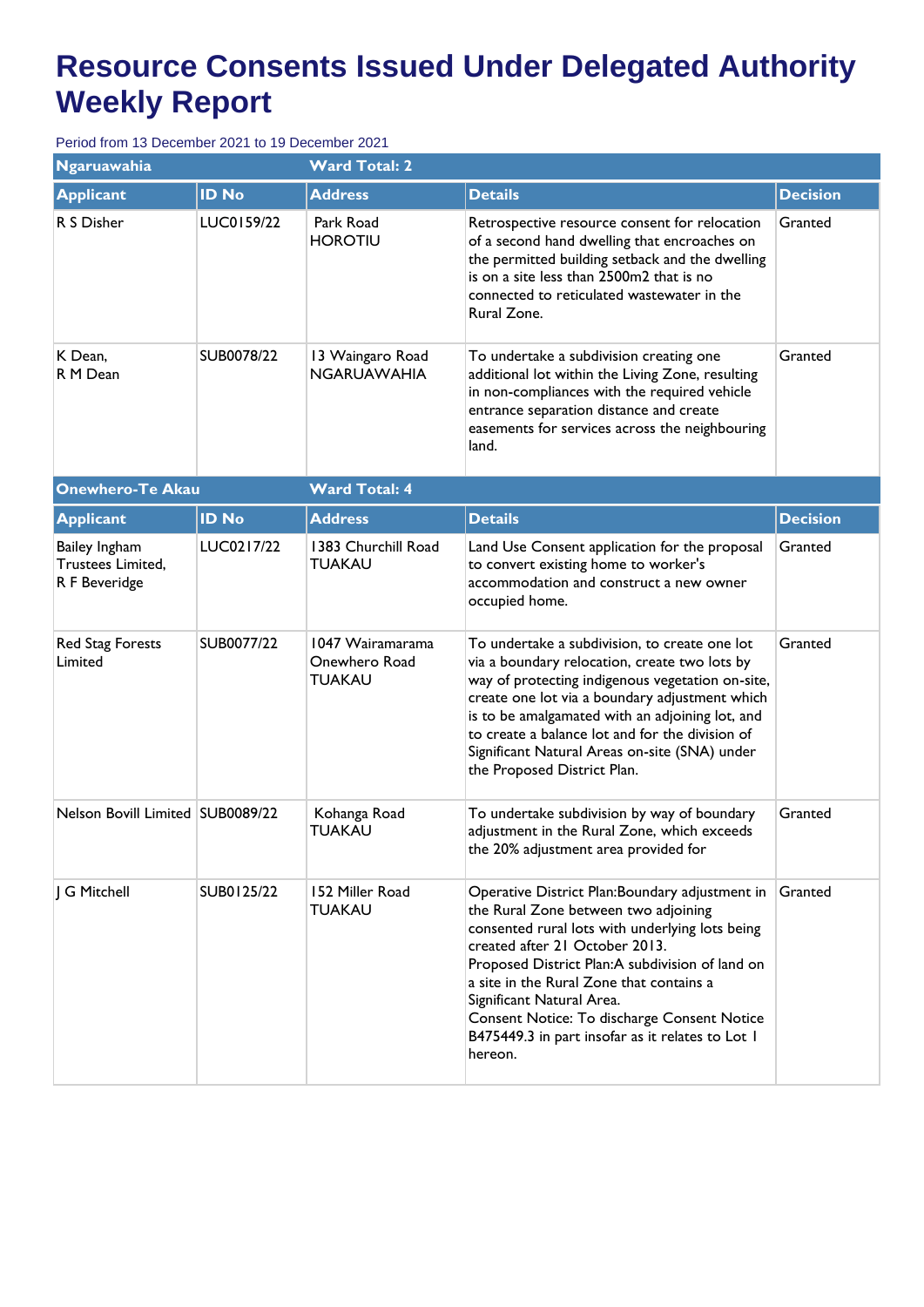| <b>Raglan</b>                                     |                          | <b>Ward Total: 4</b>                |                                                                                                                                                                                                                                                                                                                                                                                                                                                                                                                                                                                                                                                            |                 |  |
|---------------------------------------------------|--------------------------|-------------------------------------|------------------------------------------------------------------------------------------------------------------------------------------------------------------------------------------------------------------------------------------------------------------------------------------------------------------------------------------------------------------------------------------------------------------------------------------------------------------------------------------------------------------------------------------------------------------------------------------------------------------------------------------------------------|-----------------|--|
| <b>Applicant</b>                                  | <b>ID No</b>             | <b>Address</b>                      | <b>Details</b>                                                                                                                                                                                                                                                                                                                                                                                                                                                                                                                                                                                                                                             | <b>Decision</b> |  |
| R G Te Moananui,<br>P K McKegg                    | LUC0225/22               | 189 Okete Road<br>TE UKU            | To construct a dwelling and a second dwelling<br>on a Record of Title less than 40ha with an<br>access that runs parallel to the road within the<br>Rural Zone.                                                                                                                                                                                                                                                                                                                                                                                                                                                                                            | Granted         |  |
| P Gibbs,<br>  R Gibbs                             | SUB0048/22<br>LUC0087/22 | 7K Whaanga Road<br><b>WHALE BAY</b> | Subdivision<br>Operative Plan: Create I additional allotment in<br>the Living Zone<br>Proposed Plan: Subdivision of a site containing<br>Significant Natural Area in the Residential Zone.<br>Land Use<br>Operative Plan: Construction of a second<br>dwelling and undertaking earthworks exceeding<br>the permitted volume and height of cut in the<br>Living Zone.<br>Proposed Plan: Vegetation clearance of<br>identified Significant Natural Areas in the<br>Residential Zone.                                                                                                                                                                         | Granted         |  |
| J E Wilson,<br>D E Wilson                         | SUB0081/22               | 30B Simon Road<br><b>RAGLAN</b>     | Create 2 fee simple titles and associated<br>earthworks                                                                                                                                                                                                                                                                                                                                                                                                                                                                                                                                                                                                    | Granted         |  |
| Tamahere                                          |                          | <b>Ward Total: 3</b>                |                                                                                                                                                                                                                                                                                                                                                                                                                                                                                                                                                                                                                                                            |                 |  |
| <b>Applicant</b>                                  | <b>ID No</b>             | <b>Address</b>                      | <b>Details</b>                                                                                                                                                                                                                                                                                                                                                                                                                                                                                                                                                                                                                                             | <b>Decision</b> |  |
| H A McMahon,<br><b>S</b> Bicknell                 | LUC0203/22               | 108 Devine Road<br><b>TAMAHERE</b>  | National Environmental Standard Assessing and<br>Managing Contaminants in Soil to Protect<br>Human Health (NESCS): for change of land use<br>and soil disturbance.<br>Land Use Consent: To construct a new dwelling<br>and to convert an existing dwelling to a<br>dependent person's dwelling (DPD), which will<br>not be contained within the main dwelling, will<br>not meet Appendix M acoustic insulation<br>requirements and encroaches within a boundary<br>setback, within the Country Living Zone. Also,<br>remediation of contaminated land that does not<br>meet the permitted activity requirements set<br>out in Regulation 8 (of the NESCS). | Granted         |  |
| <b>MCK Trust</b><br>N G Wakelin,<br>A A O'Connor, | LUC0226/22               | 205 Matangi Road<br><b>MATANGI</b>  | To construct a dwelling 12.5m from the<br>boundary of the proposed Waikato expressway<br>in the Rural Zone.                                                                                                                                                                                                                                                                                                                                                                                                                                                                                                                                                | Granted         |  |

| $ V K$ Pera,<br>LUC0244/22<br>178C Newell Road<br><b>S</b> D Padala<br><b>TAMAHERE</b> | To construct a swimming pool and pool house<br>that exceeds the permitted level of impervious<br>surfaces in the Country Living Zone | Granted |
|----------------------------------------------------------------------------------------|--------------------------------------------------------------------------------------------------------------------------------------|---------|
|----------------------------------------------------------------------------------------|--------------------------------------------------------------------------------------------------------------------------------------|---------|